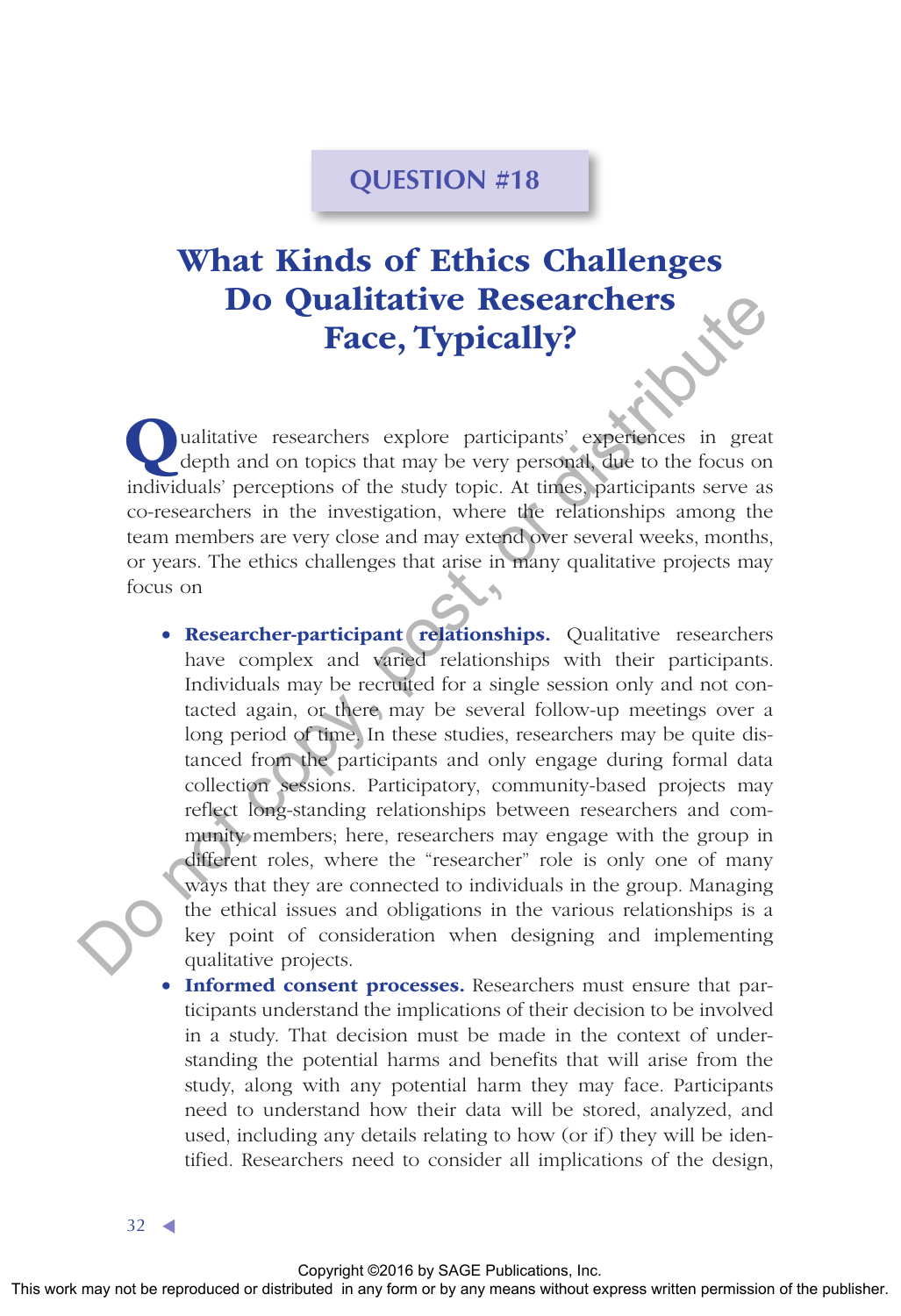including how the data will be used in future, and be sure that participants are informed of these details as part of the consent process. It is also important to understand that consent is a process and does not end with the signing of a consent form or giving a verbal agreement to participate. Due to the emergent nature of qualitative designs, consent may need to be affirmed at various stages of the project to ensure that participants remain comfortable with their decision to engage in the study.

- Privacy and confidentiality obligations. Participants share many details of their lives, in confidence, with qualitative researchers, expecting that their data will be treated with respect and addressing relevant privacy considerations. In some cases, anonymizing the participant can ensure that the results cannot be tracked back to that individual. Where individuals are named, there may be some details that are not analyzed or published as part of the research results. Researchers must be clear with participants as to how their privacy and any confidential details will be treated as part of the consent process. Researchers must also understand any legal or other jurisdictional issues that may conflict with their obligations to participants. For example, if a researcher's professional obligations require them to report certain activities (such as a trained teacher required to report a student who expresses a desire to self-harm), these obligations to report must be explained to participants during the consent process, in advance of the participant disclosing such details.
- Data storage and management practices. Researchers must store data, consent forms, and other research materials for designated periods of time (often, five years or more), depending on the jurisdiction where they are conducting the research. Removing identifying details from datasets, for example, may require some materials (such as consent forms) to be stored separately from others (such as anonymized raw data files). Digital and paper formats may require different strategies for storage, particularly where researchers may need to update equipment, change offices, or share files with co-investigators during and after the research is completed. Researchers need to plan how best to store and manage project materials when designing the study, so that they can attend to relevant details in the ethics application, and be able to organize and track materials into the future. Where projects are longitudinal in nature, or where comparative analyses occur many years after data are first gathered, these practices may need to be reviewed and adjusted to ensure that data are treated appropriately. sing of the project to ensure that participants remain conformals<br>**Privary and confidentative obligations**. Praticipants May form or distributions of the low is reacted with reproduced in any form or distributed in any di